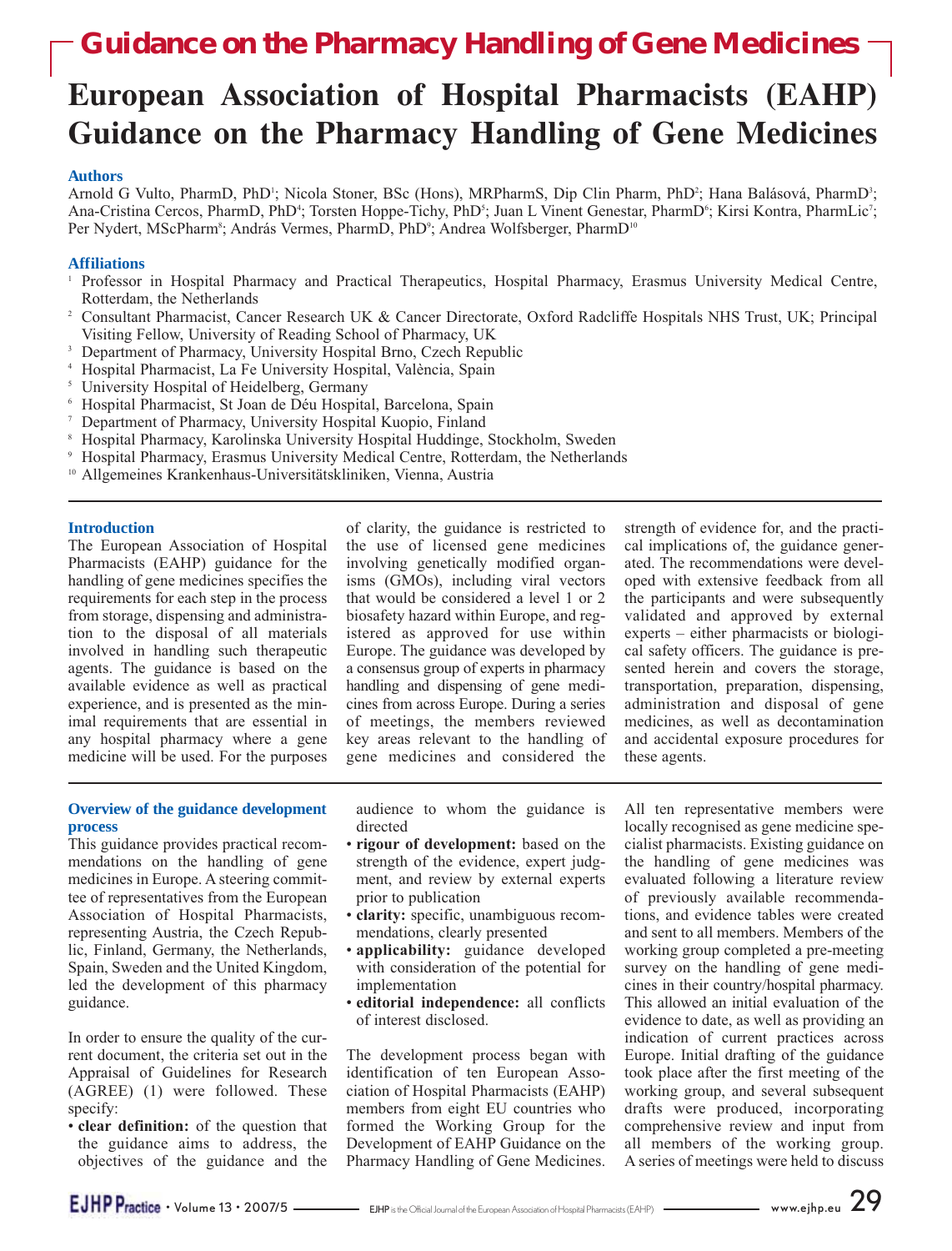the guidance and revise the text. Review of the current guidance was carried out by three external experts: Professor Gavin Brooks, School of Pharmacy, University of Reading, UK; Dr Marion Watson, Biological Safety Officer, Oxford Radcliffe Hospitals NHS Trust, UK; V'Iain Fenton-May, Pharmacy Department, University Hospital of Wales, Cardiff, UK.

#### **Aims, scope and target of the guidance**

Centres that already have a dedicated gene medicine suite are in the best position to prepare safely and administer gene medicines. However, as that will not always be the case, the current guidance aims to provide broad, practical recommendations for the handling of licensed gene medicines in clinical practice within Europe. It encompasses recommendations for all steps within the clinical setting, including storage, transportation, preparation, dispensing, administration, waste disposal, decontamination and accidental exposure.

The World Health Organization (WHO) defines gene therapy as 'the introduction of genetic material into an individual, or the modification of the individual's genetic material, in order to achieve a therapeutic objective' (2). The Health and Safety Executive (HSE) in the UK defines a genetically modified organism (GMO) as an organism (with the exception of humans) in which 'the genetic material has been altered in a way that does not occur naturally by mating and/or natural recombination using recombinant nucleic-acid techniques involving the formation of new combinations of genetic material by the insertion of nucleic-acid molecules, produced by whatever means outside an organism, into any virus, bacterial plasmid or other vector system and their incorporation into a host organism in which they do not naturally occur but in which they are capable of continued propagation' (3).

In this document, the term 'gene medicine' is used to describe any therapeutic agent that meets the above descriptions, and involves the use of a licensed GMO for use in humans.

For the purposes of clarity, the guidance is restricted to the use of gene medicines involving a viral vector that would be considered a biosafety level 1 or 2 (4)

within Europe. It also relates to the handling of a licensed medicine, and should be used in conjunction with the advice included in the European Medicines Agency (EMEA)-approved summary of product characteristics (SPC). According to the Centers for Disease Control (CDC), biosafety level 1 involves wellcharacterised agents not known to cause consistently disease in healthy adult humans, and of minimal potential hazard. Biosafety level 2 involves agents of moderate potential hazard. Biosafety level 3 is applicable to indigenous or exotic agents that may cause serious or potentially lethal disease as a result of exposure by the inhalation route. Biosafety level 4 refers to dangerous and exotic agents that pose a high individual risk of aerosol-transmitted laboratory infections and life-threatening disease (4). According to the HSE guidance in the UK, most activities with adeno-associated viruses (AAVs) can take place safely at containment level 1. Containment level 2 should be adopted as a minimum requirement for conditionally replicating virus vectors, unless the risk assessment or safety data show that this is unwarranted. It is important to note that biosafety level classifications are not consistent across Europe. Some guidance in the UK has separated the requirement for gene medicines specified as a biosafety level 1 versus 2 agent – we include a table for information; see Appendix 1.

The guidance is relevant to all staff involved at any stage of the handling of a gene medicine. In most situations, the staff will be pharmacists or skilled pharmacy technicians who are specialists in handling such agents; however, the guidance has been developed with consideration to informing physicians, theatre and ward nursing staff, biosafety/infection control officers, occupational health representatives and the cleaning and waste disposal staff in a manner that is relevant to their roles. The guidance is presented in the form of tables and flowcharts that detail the recommended steps and procedures for each stage of the handling of a gene medicine, from the time it arrives at the clinical facility until it is discarded. Before initiation of any treatment with a gene medicine, the product label or SPC must be consulted and it must be ensured that all practices comply with national legislation. For example, there may be a requirement to notify

local health and safety or governance departments at the facility or a national environmental institute about the use and handling of these medicines. Procedures must be in place locally to ensure that the pharmacists are aware of the current status of national legislation on this topic.

## **Need for guidance on the handling of gene medicines**

Gene medicines for a variety of medical conditions are currently under investigation. Although many approaches to gene delivery have been attempted, viral vectors, including adenoviral vectors, retroviral vectors, AAV vectors and pox virus vectors, have predominated (5). Due to the nature of the viral vectors used in gene medicines, special consideration is necessary for their handling as biological agents in the clinical setting, as is the case for other infectious agents such as Bacillus Calmette-Guérin (BCG).

Procedures for handling gene medicines in hospital pharmacies are similar to those already in place for handling hazardous substances such as cytotoxic agents, and other preparations such as BCG. BCG is used for the treatment of superficial bladder cancer (6). As BCG contains live, attenuated mycobacteria, care must be taken in the preparation, handling, administration and disposal of this treatment. Persons handling the product should be masked and gloved. All disposable equipment and materials used for preparation and administration should be handled as biohazardous waste (6, 7). It is important to bear in mind that the hazards presented by gene medicines in a clinical setting are likely to be less than those posed by other infectious organisms that are commonly encountered in hospitals. In addition, there are a number of similarities in the precautions taken in the handling of gene medicines and cytotoxic agents. In the handling of cytotoxic agents, consideration must be given to the appropriate protective clothing to be worn at all times and an appropriate biosafety device is always used for preparation. Additionally, many of the same precautions are taken to clear up accidental spillages and disposal of waste products  $(8, 9)$ . Thus, the handling of these gene medicines should be appropriate to the potential risk.

#### **Review of existing guidance**

To date, there has been little published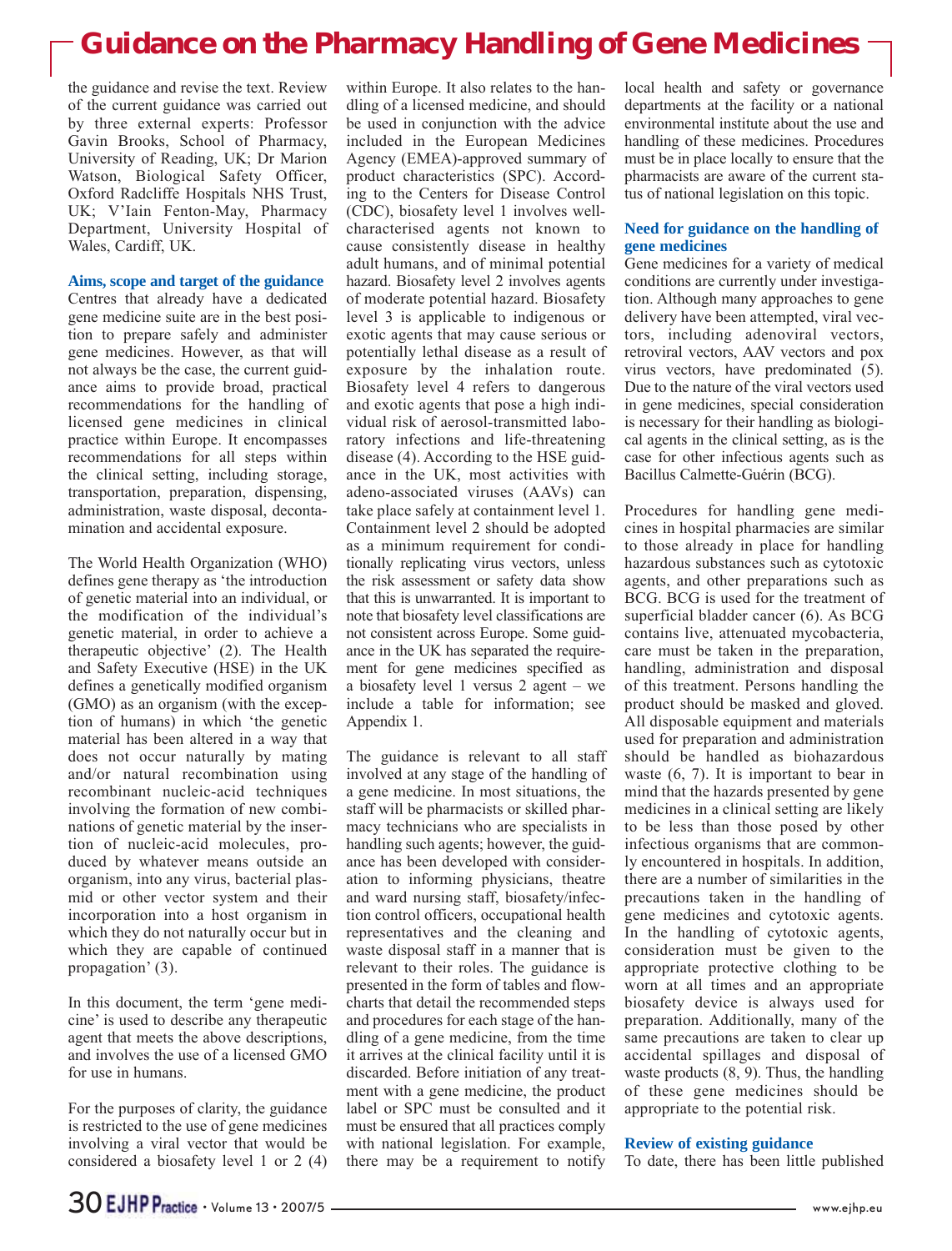guidance on the pharmacy handling of gene medicines in clinical facilities. Guidance available to date mainly focuses on the use of such agents in a research setting. For example, the Gene Therapy Advisory Committee (GTAC) is the UK national research ethics committee for gene therapy clinical research, and has defined guidance according to the Medicines for Human Use (Clinical Trials) Regulations 2004 (10). In the absence of international guidance, each clinical facility or institute has developed its own standards of practice based on existing guidance and within the legislation of their own country (11, 12). This European-wide guidance seeks to achieve unity among local equivalents. European regulations related to this topic were also taken into consideration in the development of this guidance (13, 14). Although mainly directed to the laboratory use of biosafety level 1 or 2 agents, a number of key points are worth mentioning. The EU Council Directive 98/81/EC states that it is not necessary when dealing with these lower-risk agents to use an isolated laboratory suite or entry to the laboratory via an airlock (i.e. entry via a chamber isolated from the laboratory, where the clean side of the airlock is separated from the restricted side by changing or showering facilities). In addition, the facility does not require negative pressure relative to the pressure of the immediate environment or high-efficiency particulate air (HEPA) filtering of the extract and input air. However, access to the area where the gene medicine is being handled should be restricted and measures should be taken to minimise aerosol formation (13, 14).

A number of UK-based recommendations are also available (15), and the application of these in terms of standard operating procedures (SOPs) has also been demonstrated (16). The most recent guidance on this topic has been issued by the HSE in the UK (17), and the EAHP guidance presented herein is consistent with this guidance. Interestingly, the HSE provides guidance on the practical measures that are required for level 1 and level 2 containment, respectively (see Appendix 1). Previously available UK and European guidance is also consistent with that published in the US (18).

## **Standard operating procedures for handling gene medicines in hospital pharmacy**

The SOPs for each step are outlined in the tables and charts that follow. All key information necessary for each procedure is included in the tables and charts and their associated footnotes, with additional information and points for consideration discussed in the text.

## **Table 1: General guidance regarding the handling of gene medicines and associated patient specimens**

**Universal precautions must be observed in the handling of gene medicines, clinical specimens (patient blood, tissue, body fluids) and materials or equipment contaminated by these substances following treatment.** 

| ronowing u caunche                                                                                                                                                                                                                                                        |                                                                                                                                                                                                               |  |  |  |
|---------------------------------------------------------------------------------------------------------------------------------------------------------------------------------------------------------------------------------------------------------------------------|---------------------------------------------------------------------------------------------------------------------------------------------------------------------------------------------------------------|--|--|--|
| Wear suitable protective clothing to minimise the risk of<br>microbiological contamination of the therapeutic agent during<br>preparation. The clothing (see right-hand box) and its quality should<br>be appropriate to protect the therapeutic agent from contamination | Ideally disposable apron or gown<br>(or lab coat) $*$<br>Safety glasses (or goggles)<br>Gloves<br>Mucous membrane splash protector                                                                            |  |  |  |
| Use of a biological safety cabinet or pharmaceutical grade isolator<br>(compliant with European standard EN 12469:2000) - dispensation<br>and preparation of gene medicines (minimum class II, type B)                                                                    | See Chart 2                                                                                                                                                                                                   |  |  |  |
| Needles and sharps: take adequate precaution with use and disposal                                                                                                                                                                                                        | See Chart 5                                                                                                                                                                                                   |  |  |  |
| Ensure decontamination of work surface areas                                                                                                                                                                                                                              | See Chart 2                                                                                                                                                                                                   |  |  |  |
| Clean/decontaminate patient bedding according to procedures<br>used for blood- or body-fluid-soiled laundry*                                                                                                                                                              | See Chart 5<br>Specific isolation wards are not required                                                                                                                                                      |  |  |  |
| No special precautions for patient elimination of stools or urine,<br>unless specified in the SPC for product-specific information                                                                                                                                        | Patients may use normal bathroom<br>facilities unless advised otherwise                                                                                                                                       |  |  |  |
| Transport and storage of patient specimens must be in a closed,<br>labelled leak-proof container                                                                                                                                                                          | See Table 2                                                                                                                                                                                                   |  |  |  |
| Disposal of products, contaminated waste (e.g. gloves, gowns, etc.)<br>and patient specimens must follow the local procedures of the<br>institution for decontamination                                                                                                   | Materials to be decontaminated outside<br>the immediate area should be placed<br>in a robust, leak-proof container and<br>closed for transport from the area<br>(contaminated waste disposal). See<br>Chart 5 |  |  |  |
| *Disposable laundry is preferred unless there is solid evidence that the vector is not being shed.                                                                                                                                                                        |                                                                                                                                                                                                               |  |  |  |
|                                                                                                                                                                                                                                                                           |                                                                                                                                                                                                               |  |  |  |

## **Patient care and handling of gene medicines and patient specimens**

General guidance regarding the handling of gene medicines and associated patient specimens is detailed in Table 1. This guidance focuses on the minimum requirements (although these may vary between countries, making it essential to consider local regulations). Depending on the class of agent, it is recommended that all personnel involved in handling gene medicines, at any stage, should be dressed in appropriate protective clothing. For class 1, use universal precautions unless risk assessment specifies class 2 precautions; for class 2, always wear protective clothing. For further specifications, see Appendix 1. It should be noted that the quality of protective clothing will differ, depending on the activity; for example, when the gene medicine is delivered on site for storage or when the gene medicine is prepared. The protective clothing and its quality should be appropriate to the process and the grade of the working area in the pharmacy. During the preparation of gene medicine, the protective clothing should be worn in such a way as to protect the therapeutic agent from contamination, as well as to protect the pharmacist or pharmacy technician from the therapeutic agent. A biological safety device, either a biological safety cabinet or a pharmaceutical grade isolator, should be used for dispensing and preparing gene medicines. The minimum requirement should be a class II, type B device (compliant with European standard EN 12469:2000) that removes air to the outside.

Adequate precautions need to be in place for needles and sharps decontamination and procedures for the decontamination of work surfaces should be in place before the decision is made to initiate treatment with a gene medicine. After administration, it is not necessary for all patient samples to be labelled as biohazard; for example, a biohazard label will not be necessary for patient samples where a gene medicine that is a biosafety level 1 agent has been administered. Cleaning and decontamination of patient laundry for inpatient/day-case patients should be carried out according to the defined procedures for blood- or bodyfluid-soiled laundry unless there is data to show that the subject is not shedding viruses. In general, no specific precautions will be required for elimination of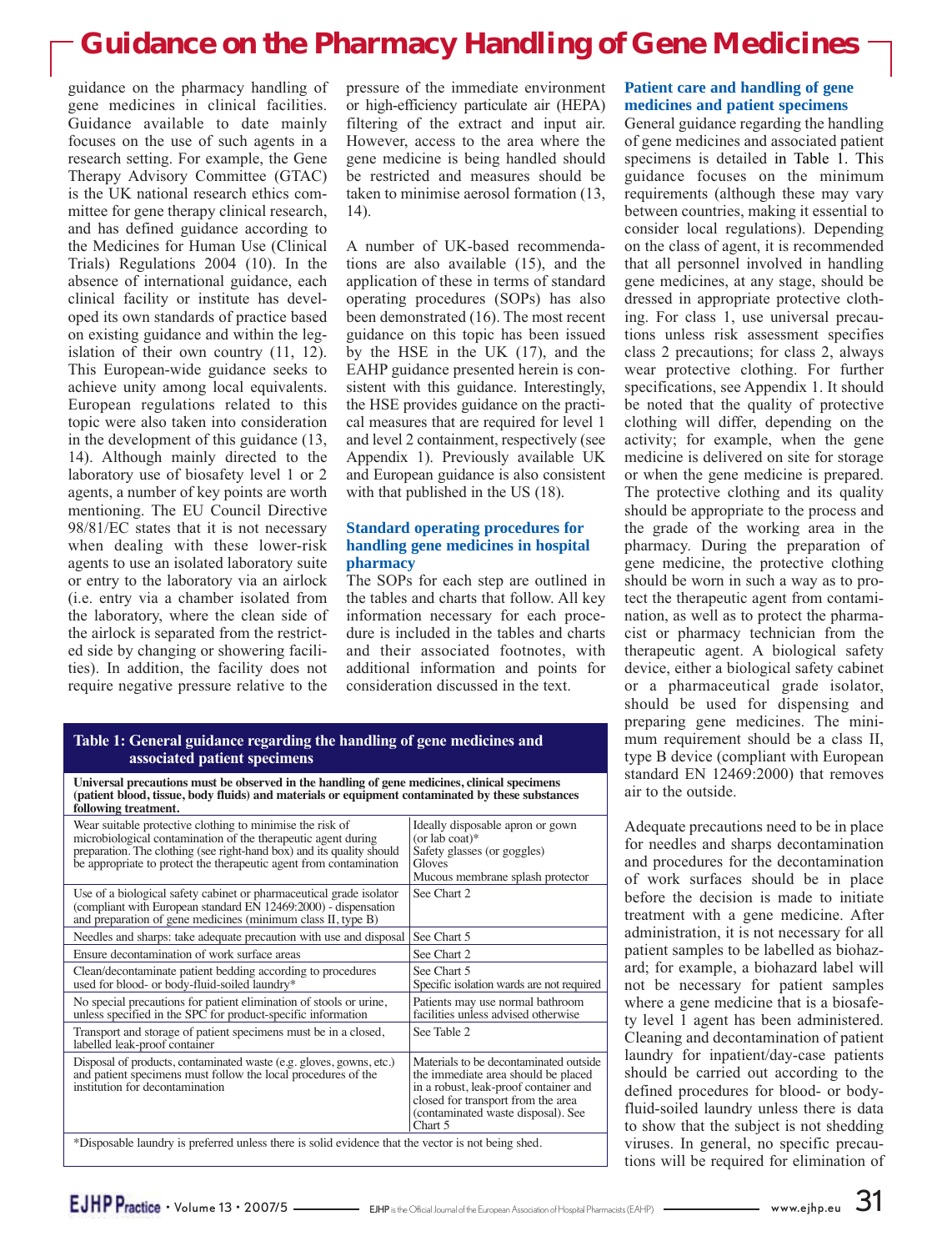



patient stools or urine; however, the product-specific information in the label or SPC should always be consulted. In general, it is recommended that institutions deal with samples from patients who have received gene medicines in a similar way to handling of samples from patients with infectious diseases, following consultation with a multidisciplinary team. Transport and storage of patient specimens should always be in a closed, labelled, leak-proof container. Disposal of waste should follow the local procedures of the institution with regard to autoclaving, heat inactivation or incineration but should ensure decontamination of any remaining gene medicine.

### **Storage of gene medicines**

Procedures for the storage of gene medicines are outlined in Chart 1. The pharmacy staff should always wear disposable protective clothing when removing the gene medicine from the container in which it is delivered, in case the packaging has been damaged during transit. Shipment packaging should be removed before storage but the primary package should only be opened in a biosafety cabinet. If the vial containing the gene medicine is damaged, it must be discarded to a biohazard container for safe disposal. Consult the product-specific requirements for storage temperature, then store in a suitable cabinet at room temperature, in the fridge or in the freezer. Where  $-20^{\circ}$ C or  $-70^{\circ}$ C freezer storage is required, it is ideal, and recommended, for gene medicines to be stored in a secure freezer within the pharmacy, which is temperature monitored and alarmed. Each gene medicine should ideally be contained on a separate shelf within the secure freezer, and personnel

should have restricted access. However, it is recognised that it is not always possible to have storage facilities within the pharmacy. When stored outside the pharmacy, alternative locations must be inaccessible to unauthorised personnel and should not pose a risk of undue exposure. Other staff members should be informed of its location; for example, the physician and nurse. The person(s) responsible for such a freezer must be given instructions for handling the gene medicine, or alerting an appropriate person, in the event of freezer failure.

### **Preparation of gene medicines**

Preparation of gene medicines should be conducted within an appropriate biological safety device as they may result in the generation of aerosols. An appropriate biological safety device would be a pharmaceutical-grade isolator or biological safety cabinet of minimum class II, type B that complies with CDC criteria (19) and latest European standards (EN 12469:2000) (see Chart 2). The biological safety device should not recirculate the air into the room; it should have an exhaust to the outside. Negative pressure is only essential if the risk assessment for a particular gene medicine states that it is required. Ultimately, a key consideration in selection of the biological safety device is to prevent cross-contamination. A biohazard sign should be posted on the outside of the door when a biosafety level 2 agent is being handled. With the correct procedures in place and when using a validated biological safety device, simultaneous preparations theoretically could take place in other biological safety devices within the same room, if there is no risk of cross-contamination. However, we recommend that when undertaking such work, if there is more than one cabinet in a room, only one should be used at any time, and separated from subsequent use by a time window per appropriate instructions for the product. As with all drug preparations, first check the availability and suitability of all materials required – plastic containers, needles, labels, etc – and the dose and expiry date of the gene medicine. Consideration should be given to the shelf life of the particular therapeutic agent, as preparation may need to be conducted quickly. All equipment that is used in the biological safety device (biological safety cabinet or pharmaceutical-grade isolator) must be sterile – it is recommended that all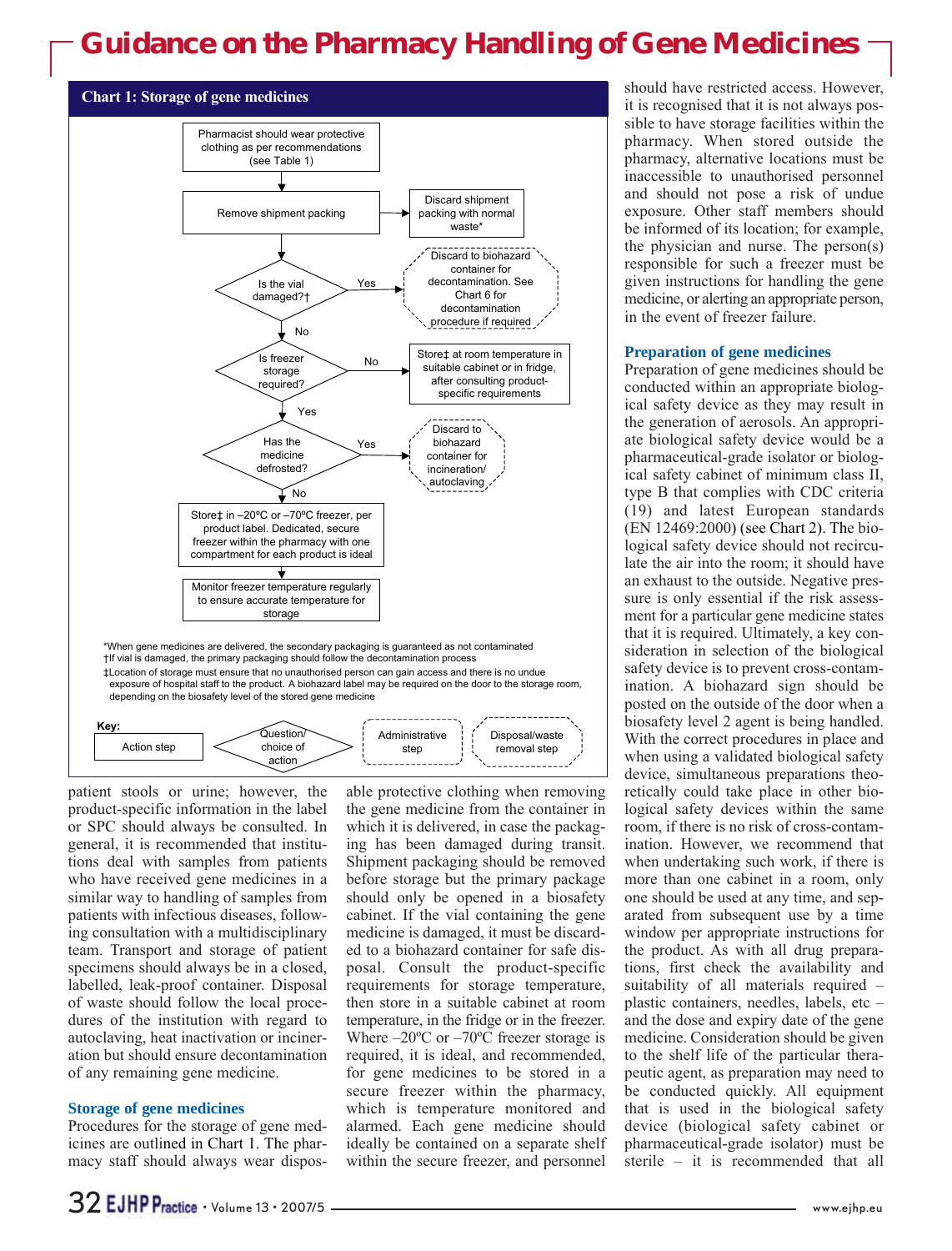

| process (see Chart 6 for further details). |                                             |
|--------------------------------------------|---------------------------------------------|
| Minimum contents of spill kit:             | 2 x disinfectant sachets (or other prepared |
| 2 x disposable gowns or arm covers         | disinfectant)                               |
| 4 x gloves                                 | Absorbent paper towels                      |
| 2 x masks                                  | 2 x disposable forceps                      |
| 2 x aprons                                 | 2 x biohazard incineration bags             |
| 2 x goggles                                | Emergency contact number                    |
| 4 x disposable shoe covers                 | Copy of spillage procedure                  |
| <b>Administration</b>                      |                                             |

Gene medicine should be used immediately (best practice). Storage at administration site should be avoided to keep the number of places that are exposed to a minimum. This, of course, will be dependent on stability data for individual therapeutic agents (see Chart 4 for further details).

NB: Leak-proof biohazard container can be re-used following immersion in disinfectant and decontamination.

equipment is wiped with 70% alcohol as it is transferred into the device, and then allowed to dry prior to use; the process should be validated according to local procedures. An appropriate disinfectant must be prepared and available during all procedures involving the gene medicine. This includes having the disinfectant available in the biological safety<br>device during the dispensing process. during the dispensing process, in case of any spillage. There is a need for solid, validated evidence for a range of disinfectants and procedures; however, in the absence of published data, the experience of this working group suggests that  $1,000$  ppm chlorine,  $1-2\%$ Virkon or 6% hydrogen peroxide are appropriate options. In all cases, the disinfection process should be selected based on product-specific data, which should be obtained from the manufacturer of the product in the SPC. It is recommended that a log book be kept in the room that is used for the preparation of gene medicines. This can be used by the person responsible for decontamination to confirm that the biological safety device is undergoing sanitisation, and serves to inform other members of staff. The device should be left running for a length of time post-use to ensure eradication of any aerosols that have formed; however, surface decontamination must subsequently be conducted. Current practices in the EU for post-use running of the device vary between 15 minutes and 8 hours, and again there is a dearth of published evidence for an exact timeframe under the conditions of a biological safety device. Some evidence in other laboratory conditions suggest that a short time window (15 minutes to 1 hour) may be sufficient (20–22); however, these conditions cannot be assumed to reflect those of a biological safety device. A key consideration is that the time window selected should be sufficient to ensure eradication of any aerosols. In general, between 15 minutes and 1 hour is sufficient; however, reference to specific timelines defined in the SPC should be sought to clarify for individual products. As with all medicine preparations, timing and planning are key considerations in the preparation of gene medicines. It is essential to coordinate preparation with the administration schedule so that defrosting and manipulation can be completed in a timely manner. This serves to reduce waiting time as well as to prevent the need for storage of a

gene medicine at the administration site.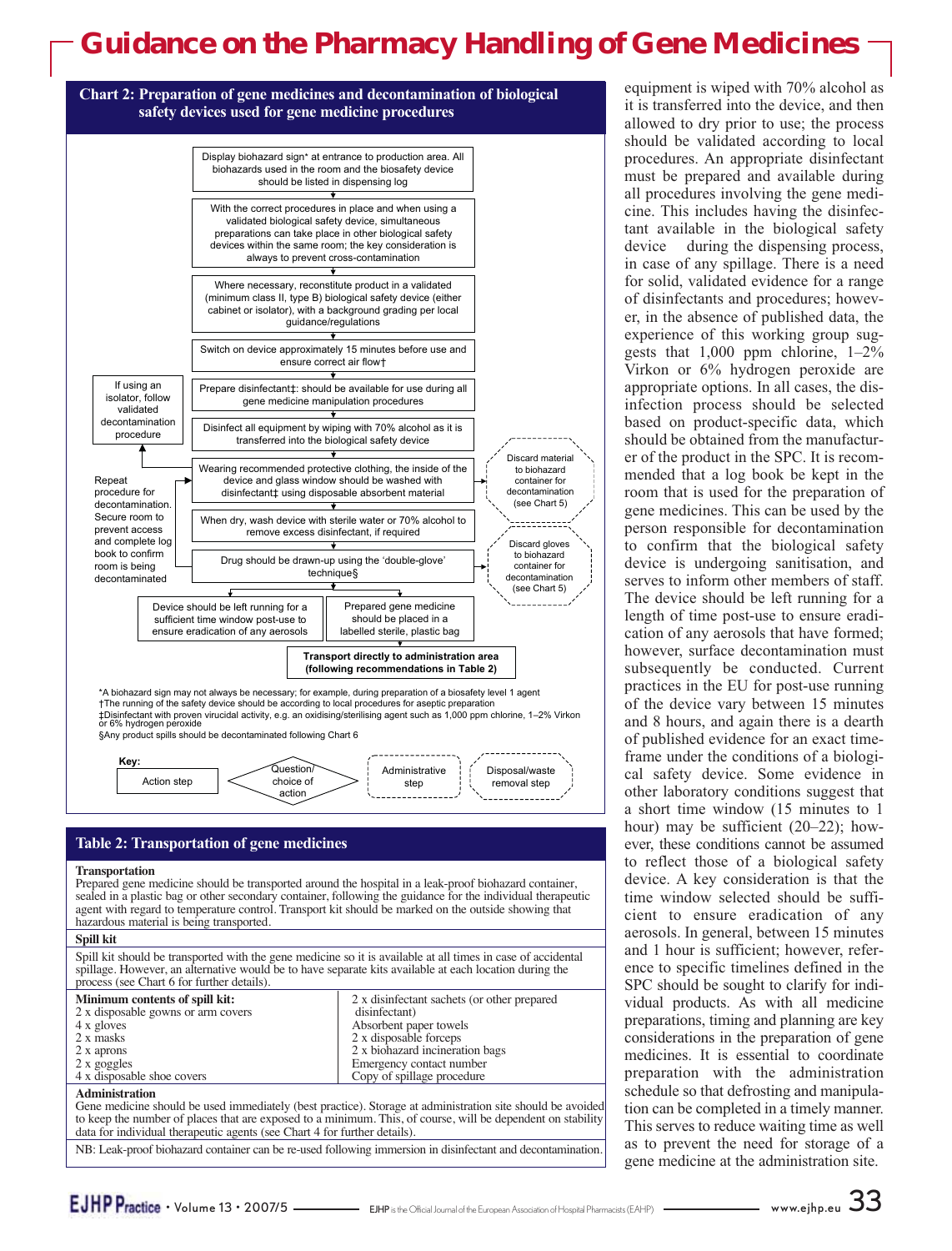

#### **Transportation of gene medicines**

Gene medicines should be transported around the clinical facility as outlined in Table 2. Once prepared, the gene medicine should be carried around the hospital in a leak-proof, labelled biohazard container, sealed in a plastic bag or other secondary container, following the guidance for the individual therapeutic agent with regard to temperature control. A spill kit should be available at all times, either one spill kit carried with the gene medicine or multiple kits available along the way (see Chart 6 for further details). Ideally, the gene medicine will be used immediately, rather than using a second storage area at the place of administration (see Chart 4 for further details).

### **Dispensing gene medicines**

General recommendations for dispensing gene medicines are given in Chart 3. All prescriptions should be checked based on normal pharmacy procedure. Wearing appropriate protective clothing, the gene medicine should be transferred to the biological safety device, ensuring that a disposable absorbent is placed on the base of the device and a spillage kit is available. As soon as possible following removal from its locked storage, the gene medicine should be transferred to the biological safety device and the pharmacist should dispense according to requirements and the product-specific label. Once drawn up by skilled pharmacy staff, the prepared gene medicine should be placed in a plastic bag (sterile bag if syringes are required to be sterile prior to administration) for transport to the site of administration as soon as possible and in accordance with the guidance in Table 2. It is not essential that the gene medicine is transported in a secondary sterile bag, as long as it is transported in a secure manner with at least

two layers. The empty vials and sharps should be discarded for decontamination. The end-user must be notified if they need to wear appropriate clothing before handling a gene medicine.

A number of important administrative tasks should be completed following dispensing. An accountability log can be a useful document for tracing steps in the handling of a gene medicine, where necessary. This is optional for standard treatments once they become available and widely used in practice. Staff exposure logs are also recommended, although not mandatory, as exposure will be wider than the pharmacy and will include nurses, doctors and other staff members. There is no requirement for health surveillance but, for gene medicines that are a biosafety level 2 or above, there may be a requirement to do so under the Control of Substances Hazardous to Health (COSHH).

Therefore, the decision as to whether a staff exposure log will be created should be based on the drug being used and local regulations; the log should be held centrally, for example by the occupational health department, and should be retained for a timeframe consistent with local regulations. Where there is a possibility that individual staff could be at increased risk, they must be given sufficient information to self-assess that risk and be provided with the opportunity to talk to an occupational health professional in confidence. Such cases might include pregnant or immuno-compromised staff, or staff with persistent infections related to the virus used to generate the gene medicine, e.g. a herpes simplex virus (HSV)-derived gene medicine and staff with an active herpetic cold sore.

## **Administration of gene medicines: guidance for clinical staff to generate standard operating procedures**

Chart 4 outlines some broad guidance regarding the administration of a gene medicine that clinical staff can use and expand for generation of their own SOPs. As already discussed, preparation for administration should be coordinated between the pharmacy and medical/ clinical/surgical staff in order to prevent the need for storage at the administration site. Timing and coordination between the teams are essential in this process and, ideally, the administration site should be prepared and ready in a timely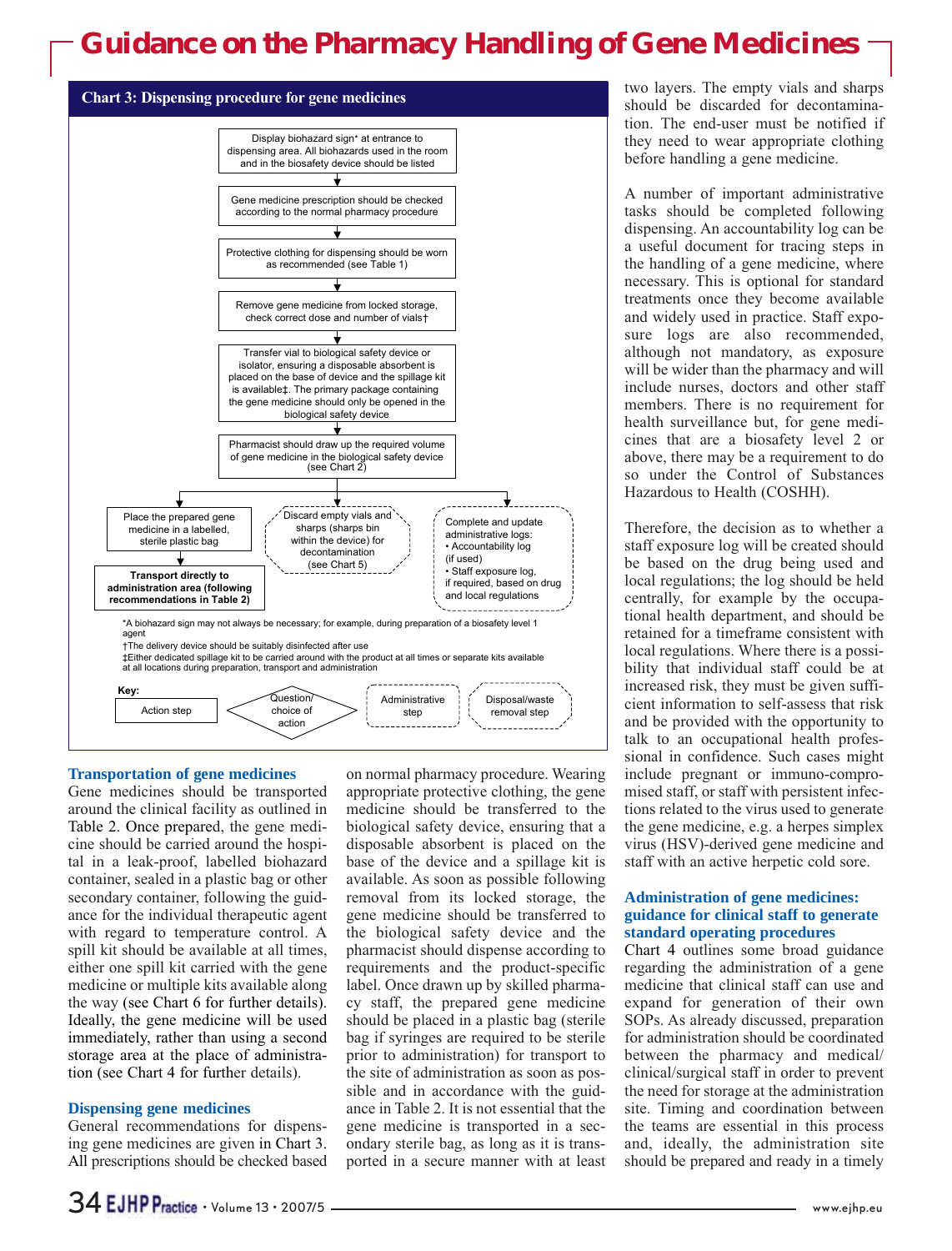

manner to coincide with the gene medicine preparation.

## **Gene medicine waste disposal**

All waste products involved in all stages of the handling of a gene medicine must be disposed of using the correct procedures outlined in Chart 5. The key consideration in the waste disposal process is to limit contact with the environment and people. All disposable materials used in the procedures should be disposed of as in Chart 5 as soon as possible. Non-disposable items must be cleaned with an appropriate disinfectant. It is important to note that, depending on country regulations, it may be necessary to autoclave waste before incineration for gene medicines of a certain biosafety level. However, there may be circumstances when this is not feasible and, therefore, best practice would be to remove the waste for incineration. All waste must be labelled appropriately in a plastic container for transport. Additional consideration should be given to whether contractors who may be involved in handling waste need a special licence; again, this will depend on local regulations. Pharmacists involved in the

#### **Handling stage Chief Pharmacy Physician Theatre / Biosafety Occupational Cleaners Porters Waste** pharmacist staff staff ward nurse officer\*\*/ health services **hospital hygiene / infection control** Initiation of gene medicine CI CI R CI CI CI CI I CI treatment and setting up conditions, including environmental considerations Assessment: ability to R R S RA RS S handle, staff training\* Screening gene medicine R RS RS AC CI † † † prescriptions (patient basis) Reception of gene medicine R S CI CI † † from the manufacturer and inspection Transportation RA S IC IC SC C I Storage R R S SC † Preparation and R SI SI SC decontamination of biological safety device (biological safety cabinet or pharmaceutical-grade isolator) Dispensing RA S Administration (product-dependent) R RS Waste disposal R R S R R SC S S S S S Decontamination of gene medicine spills  $R\ddagger$  R $\ddagger$  R $\ddagger$  R $\ddagger$  R $\ddagger$  R $\ddagger$  R $\ddagger$  CIA CIA R<sup> $\ddagger$ </sup> CIA R<sup> $\ddagger$ </sup> Accidental exposure R‡ R‡ R‡I R‡I CIA IC **Table 3: Model for roles and responsibilities for handling gene medicines**

 $R =$  responsible person; A = person to whom 'R' is accountable; S = can be supportive; C = should be consulted; I = should be informed

\* Training will be limited to pharmacy training for pharmacists

\*\*In organisations where there is no appointed biosafety/infection control officer, the responsibilities should be taken by a member of the infection control body † Inform once at start of process when conditions for use of gene medicine are being established

The person who spilled the gene medicine, or was accidentally exposed, should be responsible for initiating the decontamination. Ultimate responsibility for ensuring the spill is appropriately decontaminated remains with the pharmacist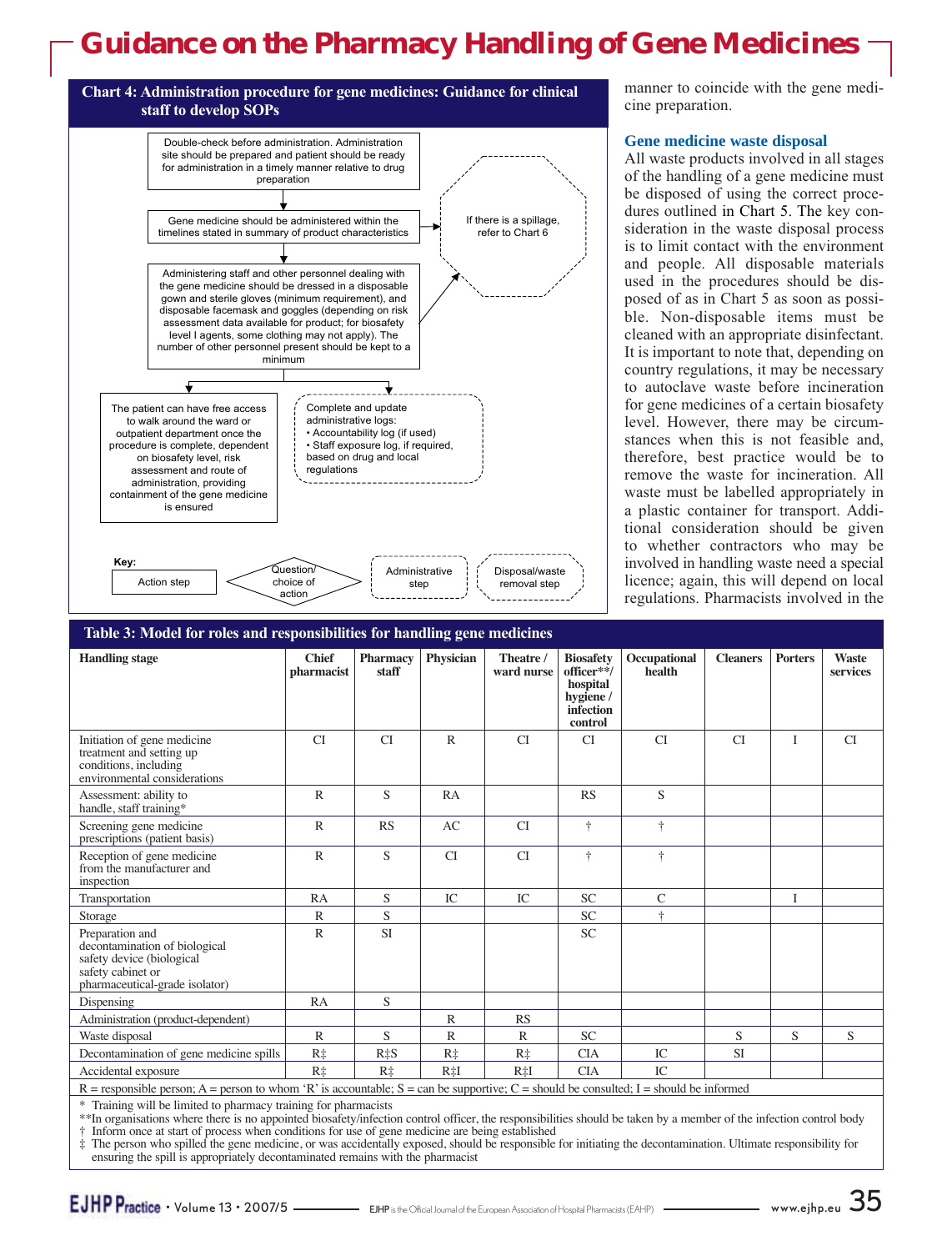handling of gene medicines should continually review local legislation for changes/updates that may occur.

## **Decontamination of gene medicine spills**

Required contents for a spillage kit, as well as recommendations for decontaminating gene medicine spills, are outlined in Chart 6. The spillage kit should contain at least the following items: 2 disposable gowns or arm covers, 4 gloves, 2 masks, 2 aprons, 2 pairs of goggles, 4 disposable shoe covers, 2 disinfectant sachets (or other prepared disinfectant), absorbent paper towels, 2 disposable forceps, 2 biohazard disposal bags, an emergency contact number, and a copy of the cleaning procedure to be

used in the event of spillage. As stated, the spillage kit should be available during all steps in the handling of a gene medicine, either by carrying it with the gene medicine (recommended) or making separate kits available at each location used during preparation, transport and administration. Different procedures are outlined for spills of a gene medicine that occur within, and those that occur outside, the biological safety device. Accidental spillage of the gene medicine should be dealt with depending on the location of the spill as outlined. The person who spilled the agent must be responsible for initiating the decontamination of the area; thus, appropriate training on decontamination procedures should be provided to all staff involved



in the handling of gene medicines. Ultimate responsibility for ensuring that the spillage is correctly decontaminated remains with the pharmacist.

### **Accidental exposure to a gene medicine**

Accidental exposure to gene medicines should be treated according to procedures outlined in Chart 7 and medical attention should be sought in all cases. All manufacturers should include information on procedures for accidental exposure in their package insert, and this must always be available to those handling the gene medicine. It is important to document all accidental exposure according to normal hospital procedure. Occupational health, the biological safety officer and the incident report group, where present, must be aware of the gene medicines that are being used in the hospital and their potential risks and side effects.

## **Model for the roles and responsibilities involved in the handling of a gene medicine**

It is important for all parties involved in the handling of gene medicines to understand clearly their roles and responsibilities at each step of the process. Table 3 uses the 'RASCI' model (23) to provide a working model for the roles of hospital staff in each of the steps involved in handling a gene medicine. As each country, and even individual facilities, will have different management structures and distributions of responsibilities, this chart should be considered as just one suggestion of a working model. Each centre using a gene medicine will need to consult local legislation and regulations. The physician, the chief pharmacist, pharmacy staff (skilled pharmacists and technicians) and others involved in this process are, of course, ultimately accountable to the hospital management in the decision-making process. This is not explicitly captured in this model as it is assumed to be the case.

When a decision is first made to initiate treatment with a particular gene medicine, responsibility for ensuring that the appropriate conditions are established at the facility for the handling and administration of such agents lies with the treating physician. Extensive consultation with the chief pharmacist, pharmacy staff, nursing staff, the biosafety/infection control officer, occupational health, and waste disposal services is essential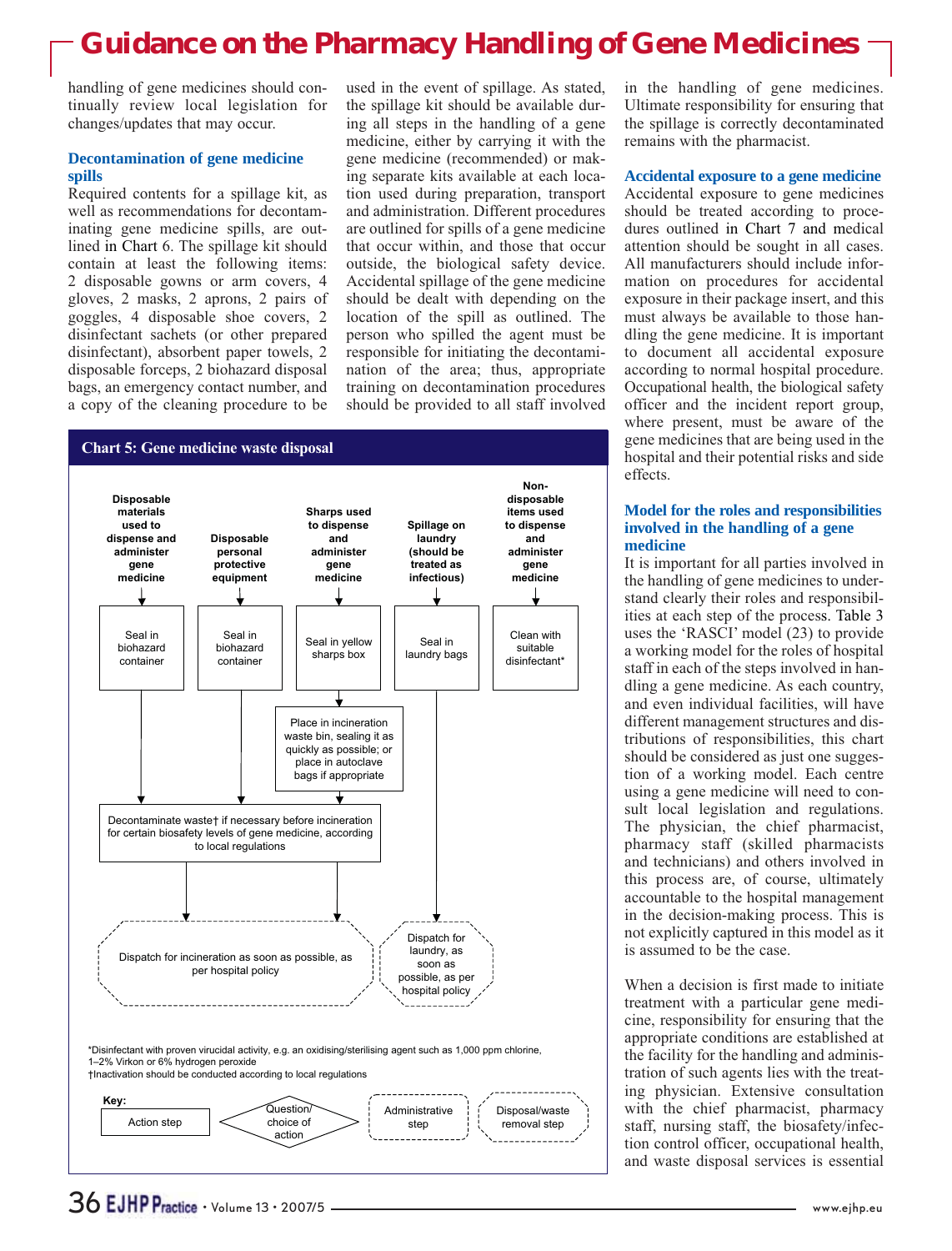at this stage to establish the local processes at each step in the handling, administration and disposal of the gene medicine. Effective collaboration between all parties involved at this stage should ensure that later stages work smoothly and efficiently.

A detailed assessment should be conducted to decide on the ability of the facility to handle such medicines and the training needs of the staff who will be involved. This assessment is the responsibility of the chief pharmacist, the prescribing physician and the biosafety/ infection control officer. Together, these individuals should be able to evaluate the equipment and training necessary at the key stages of the process that are relevant to their specialty. Staff training should ensure the correct use of equipment, safe handling of the gene medicines and adherence to local requirements and regulations. Appropriate training will also give staff confidence in the handling and use of gene medicines. The chief pharmacist is responsible for ensuring that the appropriate equipment is available in the pharmacy and that pharmacy staff receive adequate training. The physician is responsible for ensuring that the necessary medical and surgical facilities are available, and that staff are aware of the procedures and requirements related to the use of a gene medicine. The biosafety/infection con-

## **Chart 6: Decontamination of gene medicine product spills**



action

trol officer should cover all other areas of assessment.

Screening gene medicine prescriptions on a patient-by-patient basis is the responsibility of the chief pharmacist, with support from pharmacy staff. Where appropriate, the chief pharmacist may delegate this responsibility to a member of the staff. In performing this activity, a pharmacist is accountable to the physician and should consult with them if there is any query. Theatre/ward nursing staff may also be consulted, if necessary. If the correct process has been established from the outset and the appropriate conditions put in place for the use of gene medicines at a facility, it should not be necessary to inform the biosafety/infection control officer, hospital hygiene services or the occupational health professional every time that a prescription for a gene medicine is issued, only when a medicine is issued for the first time.

Receipt of the gene medicine from the manufacturer and inspection of the same is the responsibility of the chief pharmacist, with support from the pharmacy staff, delegated as appropriate. The prescribing physician and theatre/nursing staff involved should be consulted and informed as appropriate. Again, with the correct procedures in place from the outset, it will not be necessary to inform the biosafety/infection control officer, hospital hygiene services or the occupational health professional each time that a gene medicine is received. Transportation of the gene medicine is the ultimate responsibility of the chief pharmacist, with support from the pharmacy staff. The physician and the nursing staff should be consulted and informed as appropriate. If necessary, the biosafety/ infection control officer, the hospital hygiene services or the occupational health professional should be informed. When the gene medicine is stored, the chief pharmacist is responsible for ensuring that the storage is appropriate to the product, with support from the pharmacy staff. In some cases, more than one person can be responsible for an activity; for example, dispensing the gene medicine can be carried out by the pharmacist or by a technician, if delegated by the chief pharmacist. Again, it will not be necessary to inform other hospital staff (e.g. biosafety/infection control officer, hospital hygiene services or

• Volume 13 • 2007/5 EJHP is the Official Journal of the European Association of Hospital Pharmacists (EAHP) w w w.ejhp.eu 37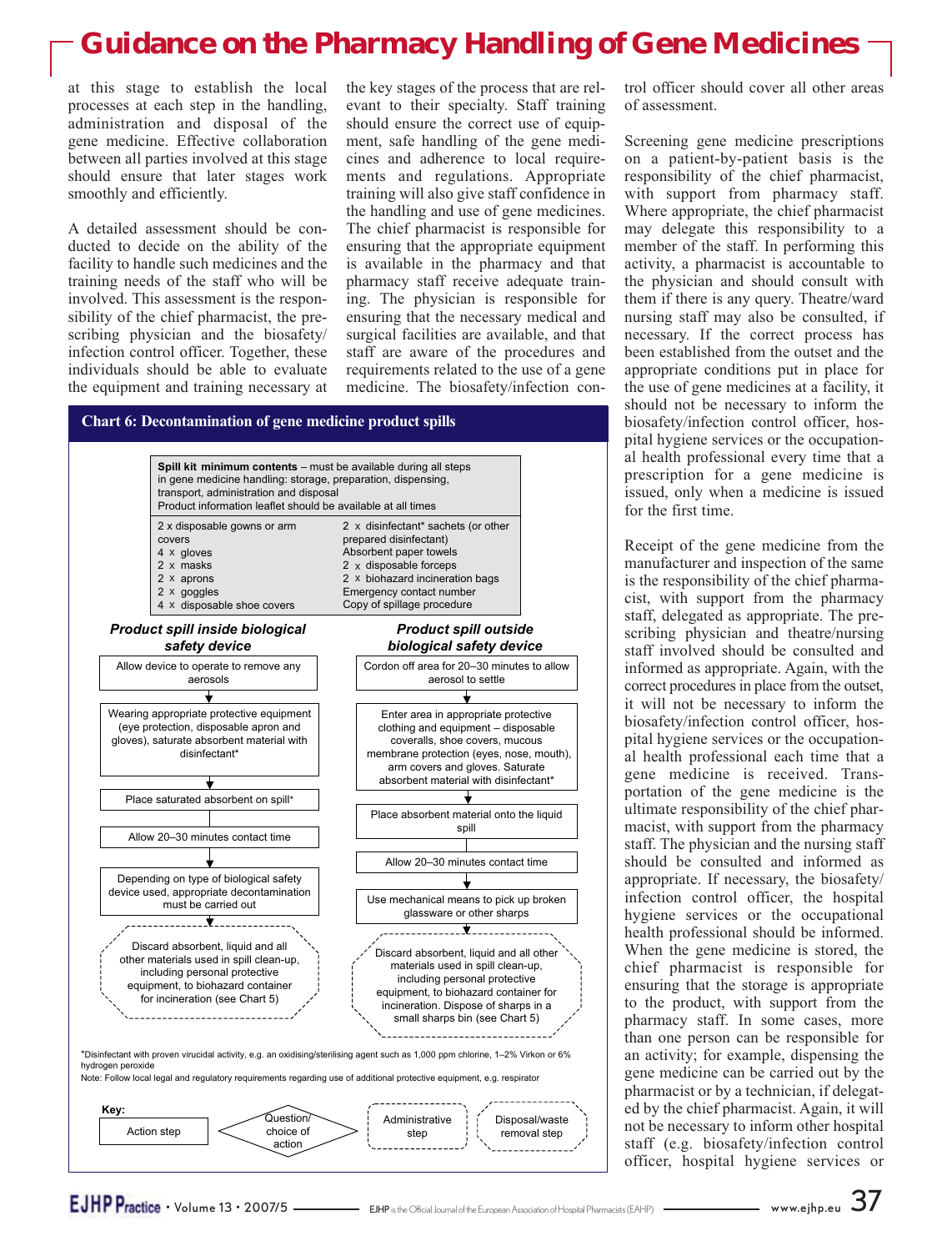

occupational health professional) every time that a gene medicine is dispensed, providing that the correct process was established following initiation of gene medicine use.

Preparation, dispensing and decontamination are all the responsibility of the chief pharmacist, with support from pharmacy staff. Administration is often the responsibility of the physician, with support from nursing staff. However, in some cases, responsibility for administration may belong to the nursing staff.

The responsibility for waste disposal is dependent on where the waste is generated, and the person who generates the

waste should take responsibility for correct disposal, whether that is the chief pharmacist, the physician or the nursing staff. Cleaners, porters and waste services should all be supportive in this process. It is important to note that the person responsible for the step will vary for the decontamination of gene medicine spills and accidental exposure depending, respectively, on who spilled the gene medicine or who was accidentally exposed. Thus, initiation of the decontamination of a gene medicine spill may be the responsibility of the chief pharmacist, the pharmacy staff, the physicians or the nurses. Ultimate responsibility for decontamination of the spill remains with the pharmacist/pharmacy staff. The biosafe-

ty/infection control officer is ultimately accountable to ensure that appropriate procedures are in place for decontamination of the spill. Occupational health personnel should be consulted in all cases of a gene medicine product spill, and the biosafety/infection control officer, hospital hygiene services, occupational health services and cleaners should all be informed. Similarly, if an accidental exposure occurs, the chief pharmacist, pharmacy staff, the physician or the nurse will be responsible depending on where the exposure took place. The biosafety/infection control officer and occupational health professional should always be consulted. The physicians, nurses, biosafety/infection control officer, hospital hygiene services and occupational health staff may all need to be informed, as appropriate to the particular case.

### **Discussion**

As gene medicines develop and become increasingly used in clinical and pharmacy practice, it is essential that standards are set and maintained for the handling and preparation of these novel therapeutics.

Pharmacists are ideally placed to lead the way in setting these standards. Preparation of a gene medicine is a pharmaceutical process that should be carried out under the control of a pharmacist in suitable facilities, to minimise the risk of microbiological contamination and medication errors. Pharmacists can play a role in setting standards at all stages of handling gene medicines, from receipt, storage and preparation of these medicines to accidental spillage and emergency management. As the guidance is based on the practical experience of a group of European experts in this field, as well as the available published evidence, the guidance sets out the minimal requirements essential in any hospital pharmacy where a gene medicine will be used, in an easily accessible format. There are, of course, limitations associated with the creation of general guidance, and the national legislation must always be consulted and reviewed regularly for latest updates. Of course, it is to be expected that any new agent that becomes available may have specific requirements, distinctive to that product, and the prescribing information (PI) or full SPC should always be consulted to ensure compliance of the handling procedures with the requirements defined therein.